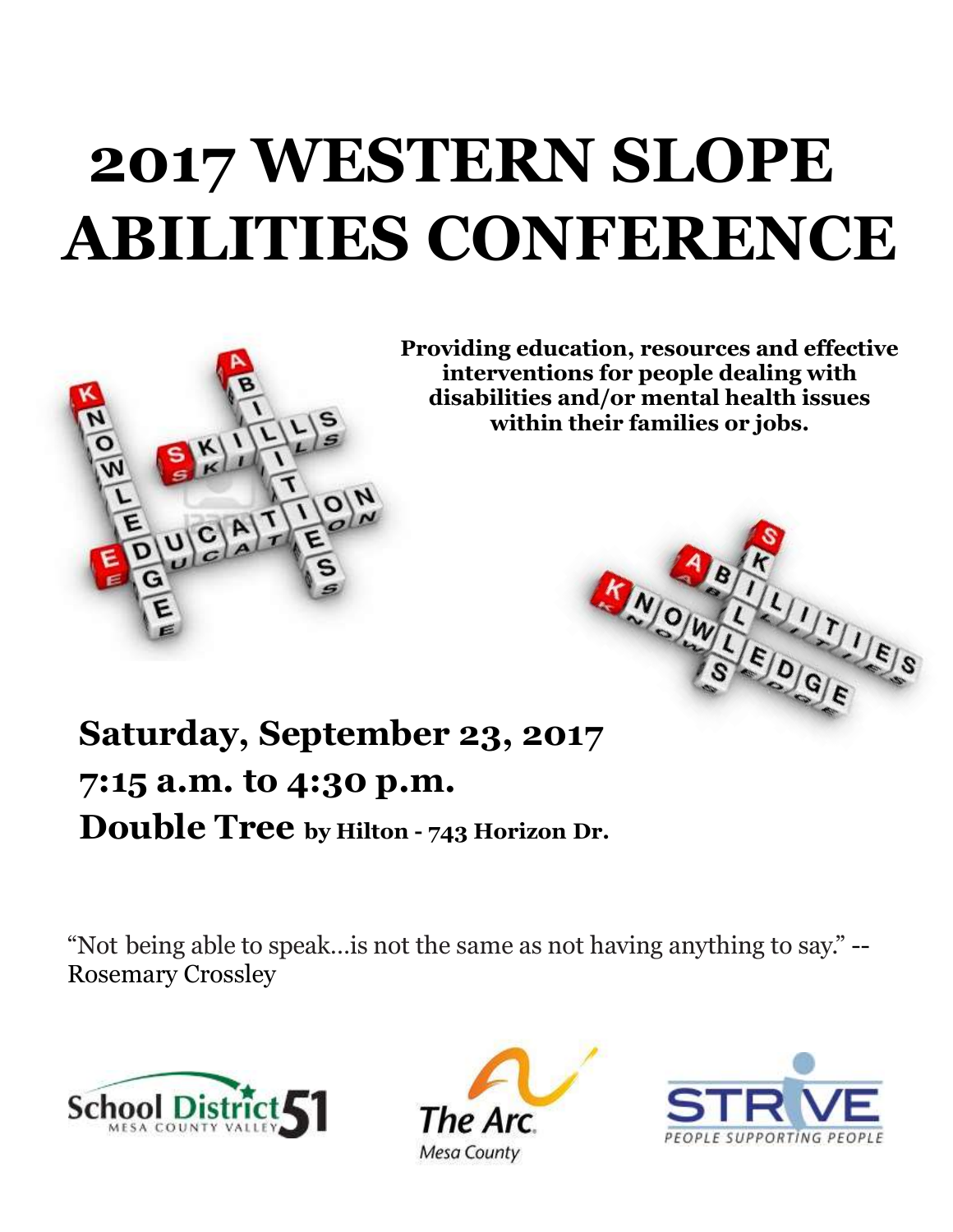## WHAT IS THE WESTERN SLOPE ABILITIES CONFERENCE?

This conference is designed to provide education and networking opportunities for parents, educators and other service providers. The primary objective is to increase the knowledge base, sensitivity and collaboration among family members of children, adolescents and adults with disabilities and/or mental health issues and service providers.

Providing resources and effective interventions to these individuals is a challenge faced by parents, schools, and other agencies. With that in mind, and in an effort to meet needs more effectively, agencies throughout the community have jointly sponsored the Western Slope Abilities Conference (formerly known as the Western Slope Autism Conference) since 2014. One hundred percent of the money raised for the Conference will stay right here in Mesa County and will be used directly on the costs of the conference or to provide scholarships to families.

The concept of the conference was designed by the "Autism Task Force" in 2009. This group was comprised of parents, members of community agencies, school district employees, service providers, and physicians. In 2013, Strive responded to community interest by creating a medically focused conference. What Strive found was not only an interest from medical providers but from families and educators alike. School District 51 and Strive recognize the need for family, educational and medical workshops that reach out to all community members. Knowing this need, the two agencies came together to support one comprehensive conference with support and information for all.

#### **CONFERENCE PLANNING COMMITTEE**

Tanya Skalecki & Monika South - Conference Coordinators

- Rochelle Larson Sally Huddle Sarah Sharp Sheri Campbell
	-
- Ann Gillies Candice Batterson Cathy Bozarth Dawn Cruickshank Kathy Lyn Laura Coulter Lisa Melchior Marla Oppenheim

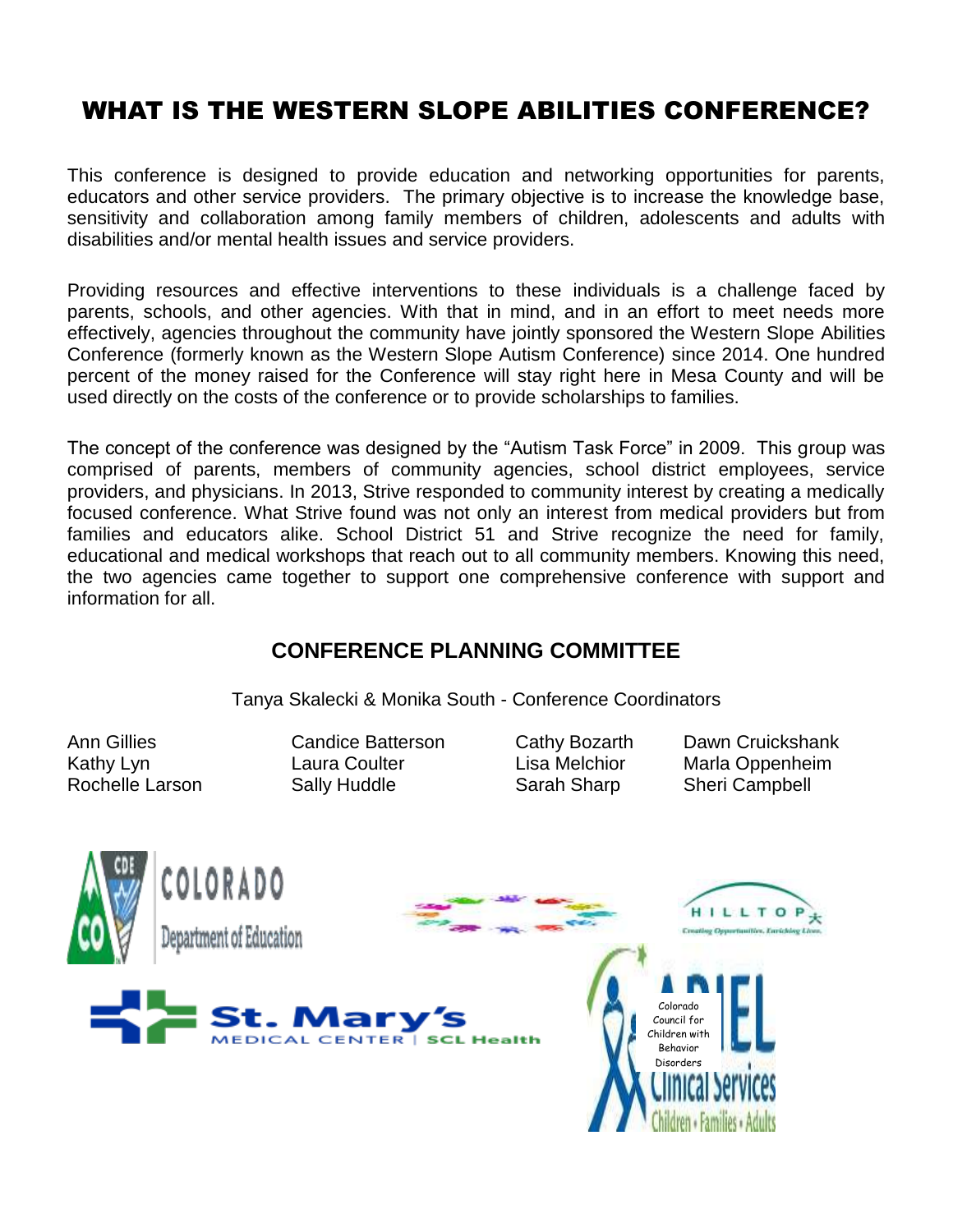# **WESTERN SLOPE ABILITIES CONFERENCE SCHEDULE**

**Saturday, September 23, 2017**

**10:00 – 10:15 a.m. Break**

 **7:15 – 7:45 a.m. Conference Check-In –** *You must be pre-registered!*  **7:45 - 8:00 a.m. Welcome & Announcements–Vendor &** *Barnes & Noble* **Book Fair 8:00 – 10:00 a.m. Dr. Richard Villa: The Inclusive School 10:15 – 12:15 p.m. Dr. Patrick Schwarz: Autism & his book: Just Give him the Whale 12:15 – 1:45 p.m. Lunch (Vendor and** *Barnes & Noble* **Book Fair) 1:45 – 3:45 p.m. Heather Forbes: The Trauma Sensitive Classroom 3:45 – 4:30 p.m. Wrap Up, Vendor &** *Barnes & Noble* **Book Fair**

#### *PRESENTERS:*



**Dr. Richard A. Villa**, president of Bayridge Consortium Inc., is an internationally known expert on the development of support systems for educating all students in general education. Dr. Villa has served as a middle and high school social studies and science, special education, and Title 1 teacher; a special education coordinator; a director of pupil personnel services; and a director of curriculum and instruction.

He has authored 20 books and over 100 chapters and journal articles on topics from co-teaching and differentiated instruction to inclusion and leadership in school reform and restructuring. Dr. Villa is a highly sought-after district, state, national and international professional development presenter, consultant, and coach. He is known for his knowledgeable, enthusiastic, audience-engaging, and humorous presentation style.

**Dr. Patrick Schwarz** is a dynamic and engaging professor, author, motivational



speaker and leader in Education (Inclusive Education, Special Education, General Education, Educational Leadership) and Human Services. He is a professor at National Louis University, Chicago. Patrick's company is Creative Culture Consulting LLC. He is the author of *From Disability to Possibility*™, *You're Welcome* **(with Paula Kluth),** *Just Give Him the Whale* (with Paula Kluth) **and**  *Pedro's Whale* (with Paula Kluth). His new book is *From Possibility to Success.*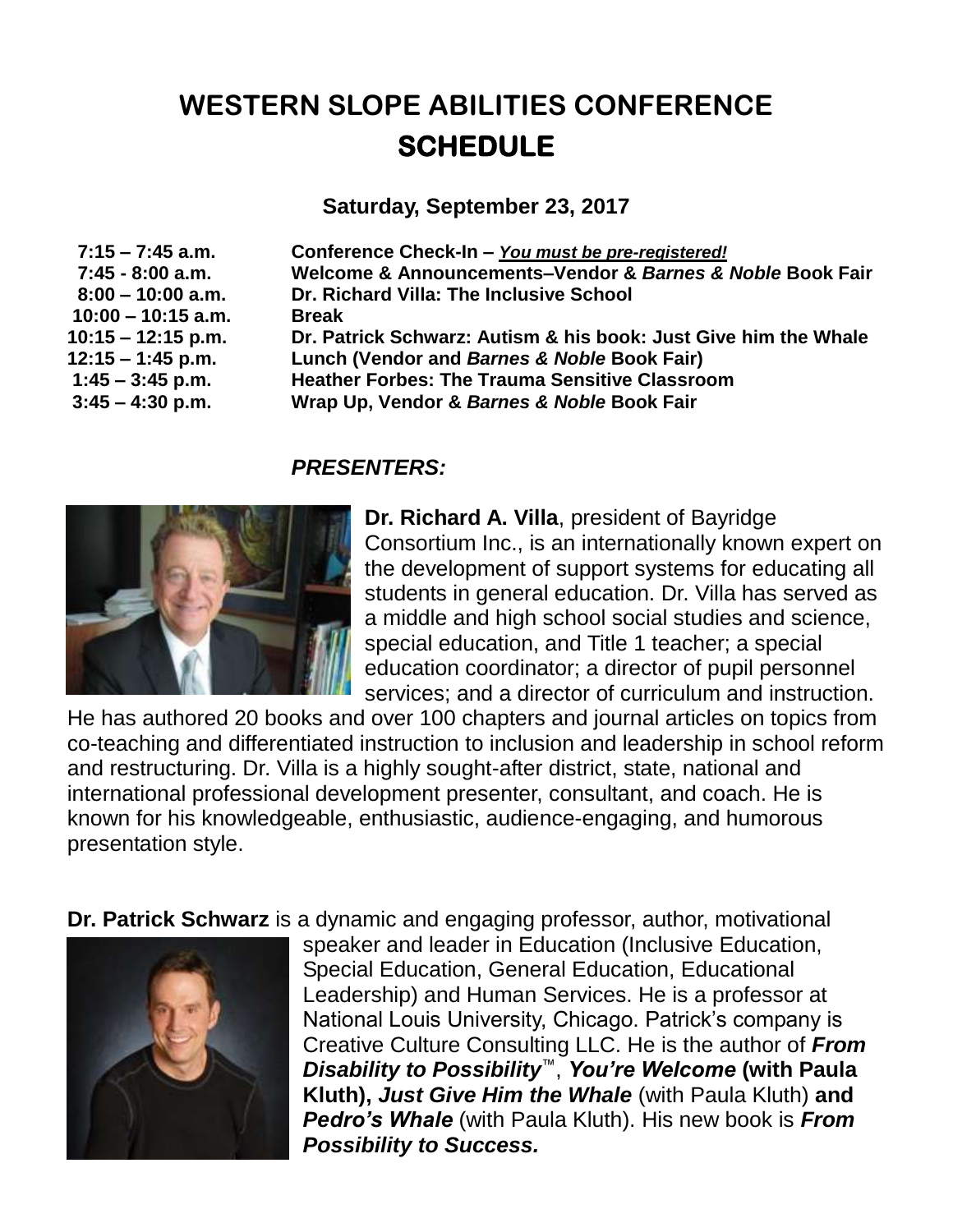

**Heather T. Forbes**, LCSW, is the owner of the Beyond Consequences Institute and the co-founder of the Codega Foundation. Forbes has worked in the field of trauma and healing since 1999. She is an internationally published author on the topics of raising children with difficult and severe behaviors, the impact of trauma on the developing child, adoptive motherhood, and self-development. Additionally, Forbes has a heart for children in the classroom and for finding ways to teach the child that seems "unteachable." Her signature style is to bridge the gap between scientific research and real-life application to equip parents, educators, and therapists with practical and effective tools. Much of her

experience and insight on understanding trauma, disruptive behaviors, and adoptionrelated issues comes from her direct mothering experience of her two adopted children. Heather is also the author of three best-selling parenting books and two cutting edge trauma-informed school resources.

Here are the top three things Heather wants parent and professional to know about her that aren't in her formal bio:

- 1. Heather comes to this field as a professional, but more importantly as a parent who has been raising children with trauma for almost 19 years. She knows what it is like to be surrounded in trauma not from reading a book about it, but from living it daily.
- 2. The neuroscience behind the understanding of our children is fascinating. However, it serves absolutely no purpose if we don't know how to apply it in the most difficult of moments in our homes. Heather's goal is to always help parents bridge the gap between the science and the "what do I do know!?" moments with our children.
- 3. Although Heather has written four books about working with children with challenging behaviors and speaks on the topic around the US and the world, she openly admits that she still messes up with her own family! Heather shares this so you will give yourselves grace and forgiveness. This is one of the toughest "jobs" in the world and you can only do the best you can when working with this population of children. Love starts with loving yourself first.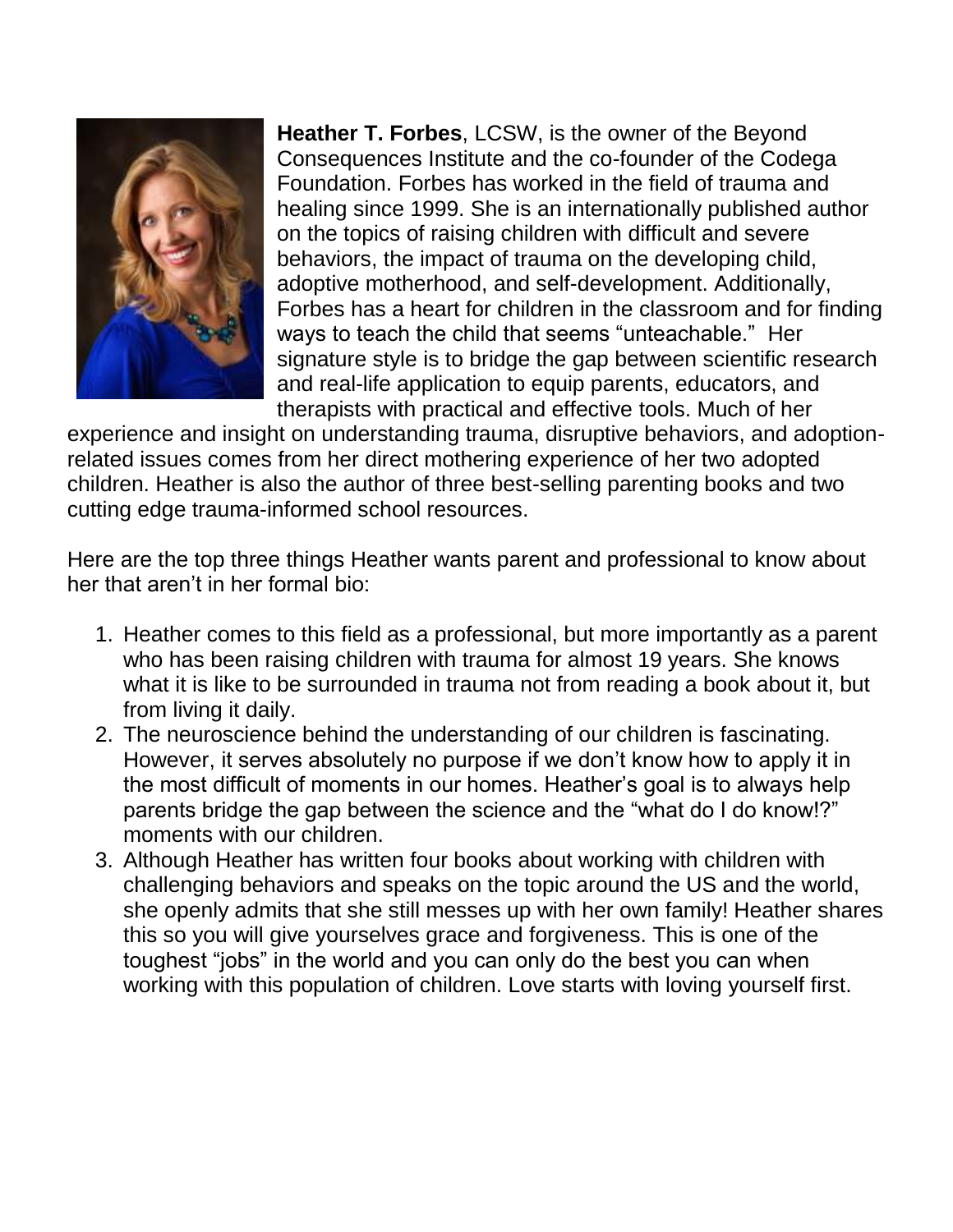# **WESTERN SLOPE ABILITIES CONFERENCE REGISTRATION September 23, 2017**

#### **The Double Tree by Hilton 743 Horizon Drive, Grand Jct., Colorado 81506**

**Absolutely no NEW registrations will be taken "at the door"** 

**7:15-7:45 a.m. – Conference Check-In Conference starts promptly at 8:00 a.m.**

#### **REGISTRATION FEE: \$75.00 per Person**  *Fee includes assorted pastries and buffet lunch*

\**We don't want this registration fee to be prohibitive for any parent who has a child with ASD. Please contact our office at 254-5192 regarding parent scholarships.*

**MAIL OR SCAN REGISTRATION to: Mesa County Valley School District Make checks payable to** *MCVSD 51* **596 N. Westgate Dr. (Attn: Monika South) Grand Junction, CO 81505 Phone: (970) 254-5192 Email: [monika.south@d51schools.org](mailto:monika.south@d51schools.org)**

**If you'd like to receive CMU's for your attendance, please click here** [2017 Western Slope](http://www.mesa.k12.co.us/training/course.cfm?classnum=1971)  [Abilities Conference](http://www.mesa.k12.co.us/training/course.cfm?classnum=1971) **and register. There's no cost for the credit or certificate.**

## **REGISTRATION DEADLINE IS** *September 8, 2017*

**\_\_\_\_\_\_\_\_\_\_\_\_\_\_\_\_\_\_\_\_\_\_\_\_\_\_\_\_\_\_\_\_\_\_\_\_\_\_\_\_\_\_\_\_\_\_\_\_\_\_\_\_\_\_\_\_\_\_\_\_**

| _State_______________Zip_____________                                     |
|---------------------------------------------------------------------------|
|                                                                           |
| PLEASE CIRCLE: Parent Educator Mental Health Medical Other_______________ |
| To be removed from this mailing list check here____ Please write legibly  |
|                                                                           |

**Office use only: Scholarship approved \_\_\_\_\_\_\_\_\_\_\_**